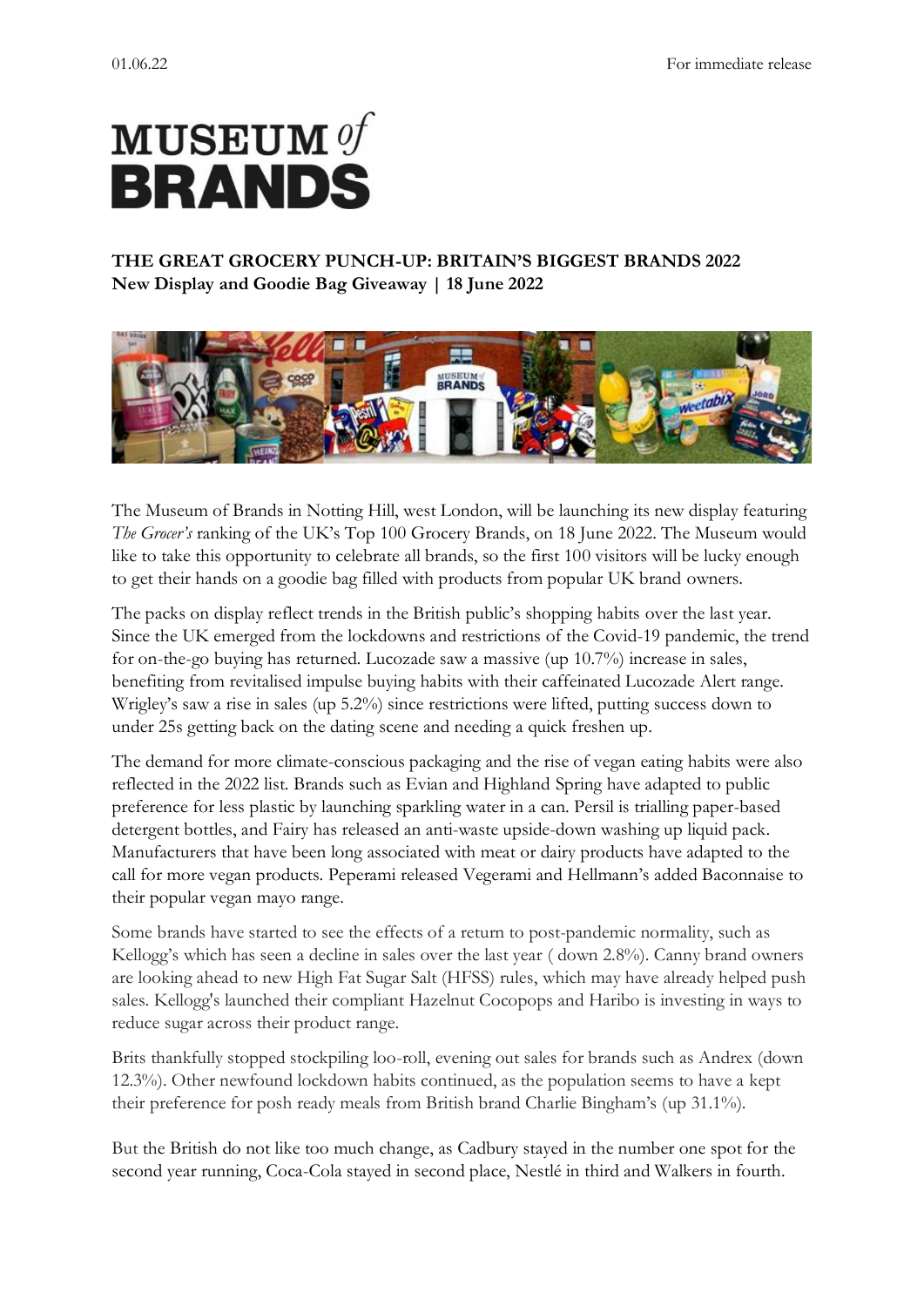Adam Leyland - Editor-in-Chief, *The Grocer* says "The Museum of Brands captures Britain's rich history as a maker and developer of brilliant brands. In a time of huge upheaval, through Covid, Brexit and now the cost-of-living crisis, this exhibition brings history right up to date, showcasing the development of old, familiar brands and the rise of exciting new brands that challenge the status quo through their innovation."

Museum of Brands curator Amy Dobson says "The products and where they have placed on Britain's Top 100 brands this past year is evident of our changing habits as we begin to emerge from the pandemic. The new packaging that we have collected reflects the trends and interests of British consumers, such as an increase in fitness-related products like Heinz Proteinz Soup and fish producer John West who have repositioned themselves as a health and nutrition brand. Starbucks launched a ready-to-drink product aimed specifically at home workers, and sales in pet food boomed due to an increase in new pet owners!"

John Noble – Director, British Brands Group says "This exhibition [of *The Grocer*'s Top 100 Brands of 2022] keeps the Museum's collection and relevance right up to date and it is great to see the Museum celebrating our favourite brands of today. I urge everyone to visit."

The new display presents products in line with *The Grocers'* annual list, with data taken from NielsenIQ's retail measurement service. Findings are from 02 January 2021 to 01 January 2022.

### **ENDS**

For further information, photographs and media interviews please contact Natasha Facey at [natasha@museumofbrands.com](mailto:natasha@museumofbrands.com)

For press images:

<https://www.dropbox.com/sh/w2h82lnw36b6uoi/AAC8LU4g4QiegjWsU-Qgzdoza?dl=0>

### **Editor's notes**

Goodie bags will contain products that are not necessarily on *The Grocers* 100 Top Brands List. One Goodie bag per person. The display will be on show until 31/03/23

The Museum is open daily and is the only one of its kind in the world, celebrating our past through our throwaway heritage with displays of hundreds of products full of memory and meaning. Together they offer us a fascinating insight into how our lives and society have evolved since Victorian times – from the changing role of women to the impact of war and technology; from the passing of the domestic servant to the evolving choice of food and toys, as well as the revolution in shopping habits over the last 200 years.

Adult admission cost  $f_{\rm s}$ <sup>9</sup> for adults /  $f_{\rm s}$ 7 concessions /  $f_{\rm s}$ 5 children

The Museum of Brands is open from 10:00 to 18:00 Monday to Saturday and 11:00 to 17:00 on Sundays and Bank Holidays. The Museum is located a short walk from Ladbroke Grove tube station at 111-117 Lancaster Road, W11 1QT. [www.museumofbrands.com.](http://www.museumofbrands.com/) The Museum can be contacted by email at

[info@museumofbrands.com](mailto:info@museumofbrands.com) or by telephone at 020 7243 9611.